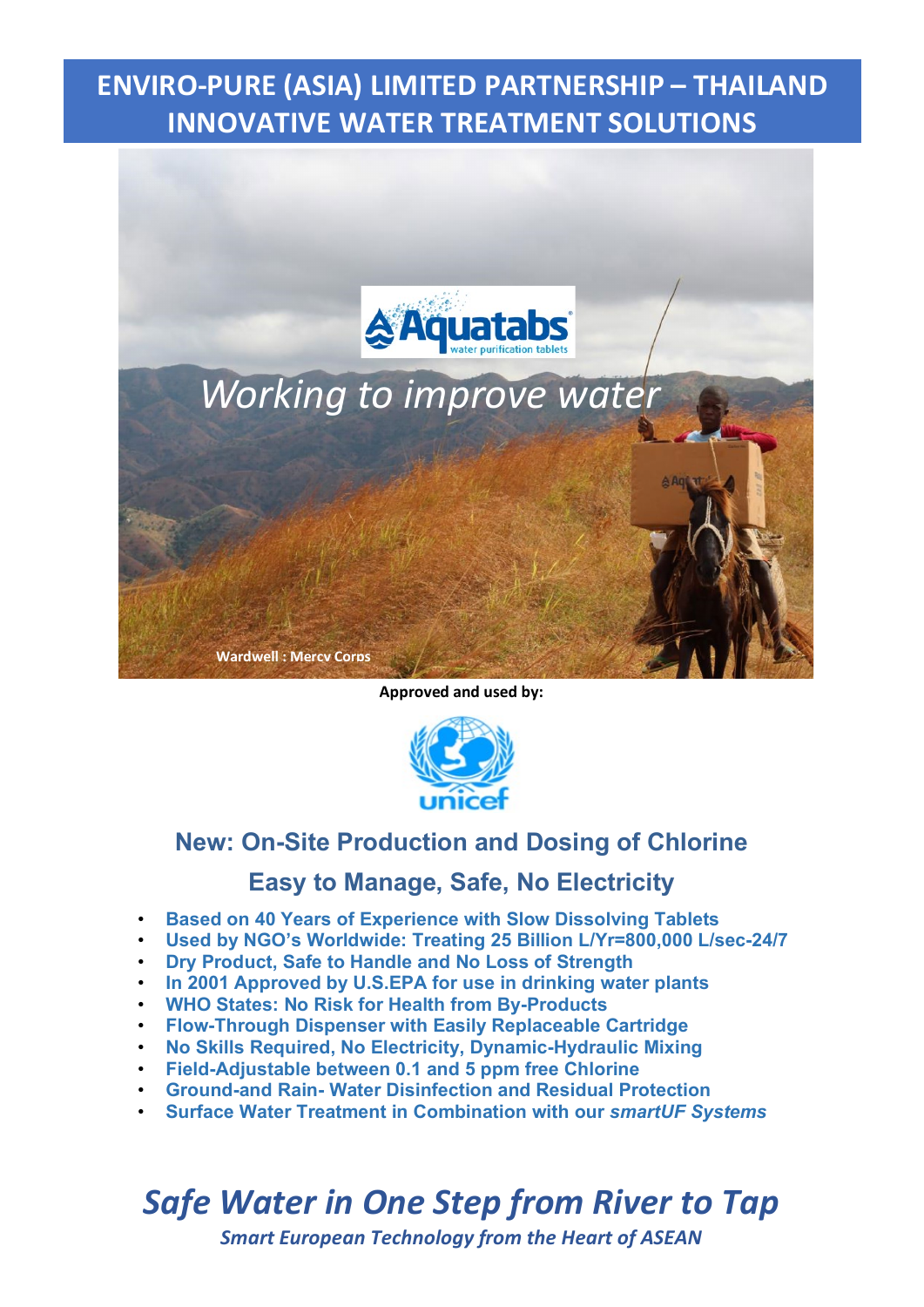

**This concept is intellectual property of ENVIRO-PURE FOUNDATION and may not be copied or used without written consent.**

#### **TECHNICAL INFORMATION**

#### **Chlorination:**

Chlorine is applied to water in one of four principal forms: elemental chlorine (chlorine gas), sodium hypochlorite solution (liquid bleach), or dry calcium hypochlorite. Chlorinated Isocyanurates are also used for some drinking water applications (but more commonly for swimming pool disinfection). All produce free chlorine in water.

#### *The* **[World Health Organization](https://en.wikipedia.org/wiki/World_Health_Organization)** *has stated that "the risks to health from by-products are extremely small in comparison with the risks associated with inadequate disinfection"*

#### **WHO drinking water guidelines: extract for Trichloroisocyanure tablets (AQUATABS)**

In July 2001, the **U. S. EPA** approved chlorinated isocyanurates, trichloroisocyanuric acid and sodium dichloroisocyanurate (anhydrous or dihydrate), for routine treatment of drinking water. These are the first new chlorine-based disinfectants approved for drinking water use in many years. This information summarizes the chemical and physical properties of these materials, discusses how they are normally used, and compares their properties to the other chlorinebased products. Chlorinated isocyanurates are stable, dry solids, containing high concentrations of available chlorine, and are available in either tablet or granular form. Feeders for each form are available in various sizes, so that these materials can be used in a range of water systems, with chlorine-equivalent feed rates ranging from less than one to greater than 200 pounds per day.

Since these products are solids, a spill or leak is easily contained and cleaned up. They are very stable over time, maintaining their available chlorine content almost indefinitely.

They dissolve completely and do not contain calcium, and thus do not contribute to scale or sludge formation.

# *Safe Water in One Step from River to Tap*

*Smart European Technology from the Heart of ASEAN*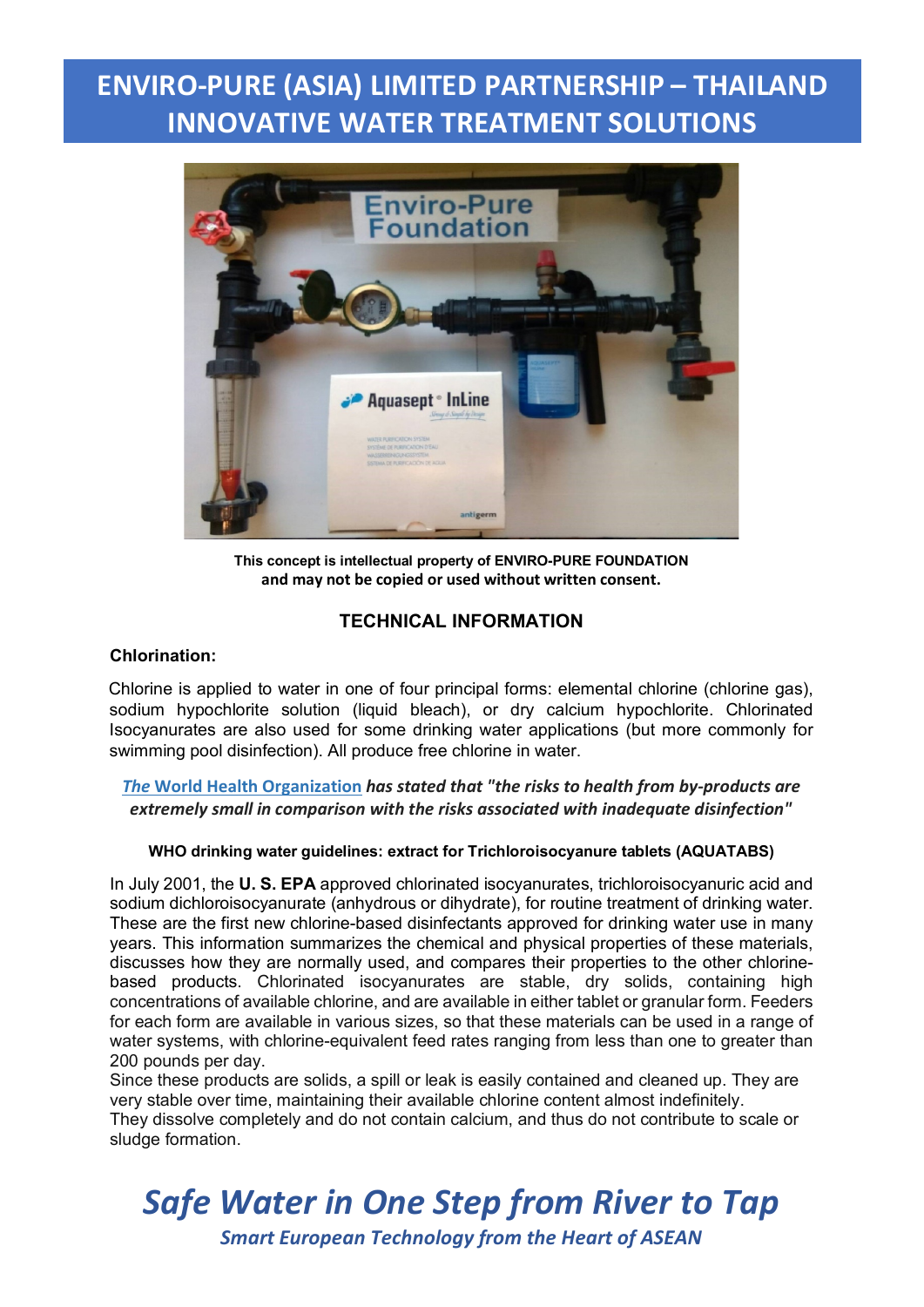Chlorinated isocyanurates have been used in swimming pools for over forty years, and a significant data base of toxicity information has been developed to support the EPA registrations. This data supports the conclusion that these materials are **safe for treatment of potable water.** A unique feature of the chlorinated isocyanurates is the presence of cyanuric acid. Cyanuric acid is not fetotoxic, teratogenic, mutagenic, or carcinogenic and does not bioaccumulate. Exposure calculations show that no more cyanuric acid is ingested via drinking water than is normally ingested during pool use. Chlorinated isocyanurates are certified by NSF under Standard 60.

| Table 9. Properties of<br>Trichloroisocyanuric Acid,<br>UN No. | 2468                                                                                                                                          |        |               |
|----------------------------------------------------------------|-----------------------------------------------------------------------------------------------------------------------------------------------|--------|---------------|
| CAS No.                                                        | $87 - 90 - 1$                                                                                                                                 |        |               |
| Formula                                                        | C3O3N3Cl3                                                                                                                                     |        |               |
| Physicochemical Properties                                     | White crystal powder, granular or tablets, with stimulant smell of<br>Hypochloric Acid, slightly soluble in water, easily soluble in Acetone. |        |               |
| Specifications                                                 | Powder                                                                                                                                        | (200g) | Tablet : 20g) |
| Available Chlorine                                             | 90% min.                                                                                                                                      |        |               |
| Moisture                                                       | $0.5%$ max.                                                                                                                                   |        |               |
| pH Value (1% W. S.)                                            | $2.7 - 2.9$                                                                                                                                   |        |               |
| Packing                                                        | 25 or 50 kg plastic drums                                                                                                                     |        |               |
| Qty/20' FCL (MT)                                               | 20                                                                                                                                            |        |               |

The present review summarizes the synthetic application of trichloroisocyanuric acid [1,3,5 trichloro1,3,5-triazine-2,4,6- (1H,3H,5H)-trione] as a convenient reagent for the electrophilic chlorination of unsaturated carbon-carbon bonds and focuses on its green aspects. Chlorination reactions involving alkenes, alkynes, arenes, and (di)carbonyl compounds and the chlorodecarboxylation of cinnamic acids (Hunsdiecker reaction) are presented and discussed. Trichloroisocyanuric acid is a safe, stable, easily handled, inexpensive and commercially available solid. At the end of the reactions, cyanuric acid is obtained as by-product and can be reused to produce trichloroisocyanuric acid. **In accordance with green chemistry principles, the use of trichloroisocyanuric acid enables chlorination without chlorine or other harmful or dangerous reagents.** Trichloroisocyanuric Acid products such as made by **Medentech**, are listed as NSF certified drinking water chemicals under NSF/ANSI 60. For more info contact us.

# *Safe Water in One Step from River to Tap*

*Smart European Technology from the Heart of ASEAN*